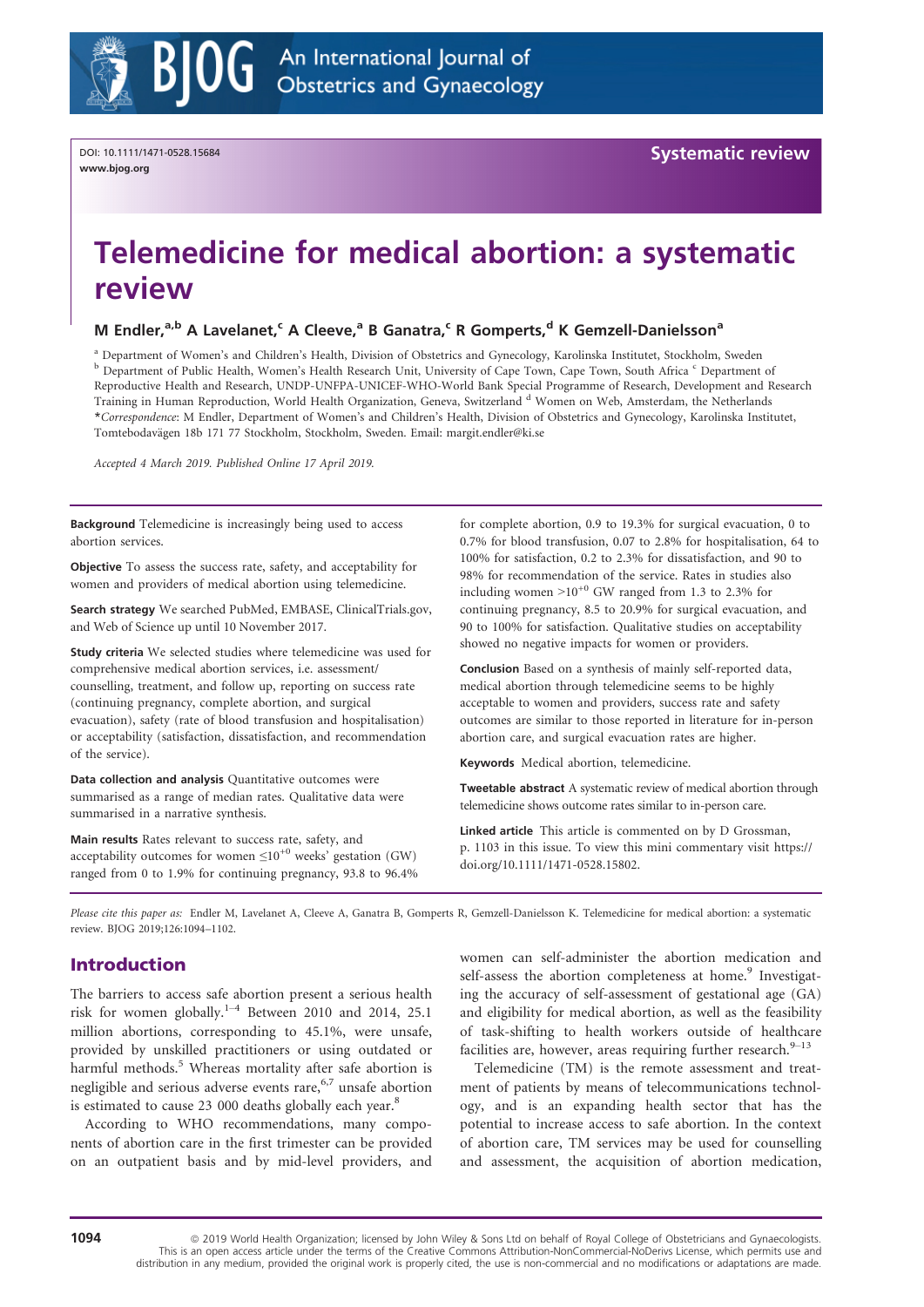and clinical guidance through the abortion process.<sup>14</sup> These services sometimes form part of local healthcare facilities, and are performed alongside care offered in-person, and sometimes operate independently of these to overcome geographical or legal barriers to abortion access.<sup>15,16</sup>

The purpose of this review is to assess the evidence for the success rate, safety, and acceptability for women and providers of comprehensive medical abortion through TM, i.e. pre-abortion assessment, medication, and post-abortion follow up.

# **Methods**

## Search strategy

The GRADE approach was used to define the intervention of interest and outcomes relevant to the study question. We performed a systematic review of published records in PubMed, EMBASE, ClinicalTrials.gov, and Web of Science up until 10 November 2017, using a search-construct adapted for each database (Supporting Information Appendix S1). No other limitations were made in regard to language, setting, time period or study design. Identified citations were uploaded into an End-Note database (EndNote X6) and duplicates removed. All researchers developed the search criteria. One researcher (M.E.) screened citations by title or abstract and performed a full-text analysis on abstracts seeming to fulfil inclusion criteria. If there was uncertainty regarding inclusion, the article was reviewed by four researchers (A.L., A.C., B.G., K.G.D.) and a consensus decision made. A PRISMA flowchart of study selection is shown in Supporting Information Figure S1.

## Study selection

We defined medical abortion through TM as the provision of all of the following services: pre-abortion assessment and counselling, abortion medication, instructions for medication and follow up, through any form of verbal or written exchange of information occurring between the woman and the person who takes medical responsibility for the assessment or content of the information given. We discuss TM abortion with reference to medical abortion performed in-person, performed in or partly in-clinic without making use of TM.

We included articles or abstracts that reported on outcomes relating to success rate, safety or acceptability for women and/or providers, of medical abortion through TM at any GA, using any national or internationally recommended regimen for medical abortion.<sup>7</sup> We excluded studies that investigated the use of TM for a limited component of abortion care such as pre-abortion counselling or post-abortion follow up, or the use of unidirectional information during the abortion process, as the effectiveness of these interventions has been shown.<sup>17–23</sup>

Our primary outcomes were success rate and safety for women, and acceptability for women or providers. We thereby adhered to the core outcome sets for medical abortion that are being formulated. $24$  We defined success rate as any measure of complete abortion, safety as any measure of abortion-related complications severely affecting the physical health of the woman, and quantitative acceptability for women or providers as any categorical measure of the emotional experience of performing or providing medical abortion through TM. We defined qualitative acceptability for women or providers as any description of experiences or emotions related to the acceptability of the abortion. Our secondary outcomes were clinical symptoms or outcomes affecting the physical experience of the abortion but not affecting safety, such as unscheduled clinical visits, outpatient medical treatment or symptoms of heavy bleeding or pain.

There was no patient or public involvement (PPI) in the study.

## Statistical analysis and adjustments of data

We screened selected articles and extracted data on outcomes compatible to our pre-defined primary and secondary outcomes. We separately studied outcomes for women  $\leq 10^{+0}$  weeks' gestation (GW), the current recommended limit for home abortion according to the FDA, and outcomes for women up to and above 12 GW.<sup>25</sup> We categorised GA at abortion according to the best available estimate at intake of abortion medication. In studies where only GA at consultation was recorded, and the time required for delivery of the abortion medication was estimated at 1 week, GA at abortion was assumed to be GA at consultation plus 7 days. We defined women who were reported as having received abortion medication but not confirmed intake, or not responded to follow up, as lost to follow up (LTFU). We used the GRADE approach to assess the quality of evidence for each quantitative outcome and assessed the methodology, relevance, coherence, and data adequacy in qualitative studies in relation to TM for medical abortion.<sup>26,27</sup>

Synthesised quantitative data were summarised as a range of median rates. Statistical analysis was done using IBM SPSS Statistics, Version 25.0 (IBM Corp., Armonk, New York, NY). Qualitative data were summarised in a narrative summary.

# **Results**

### Selected studies and outcomes

We identified 1426 studies in the search. Two studies which were at the time unpublished were accessed through direct communication with the authors and included. We excluded 1413 studies because they did not meet inclusion criteria. Thirteen studies in total were selected for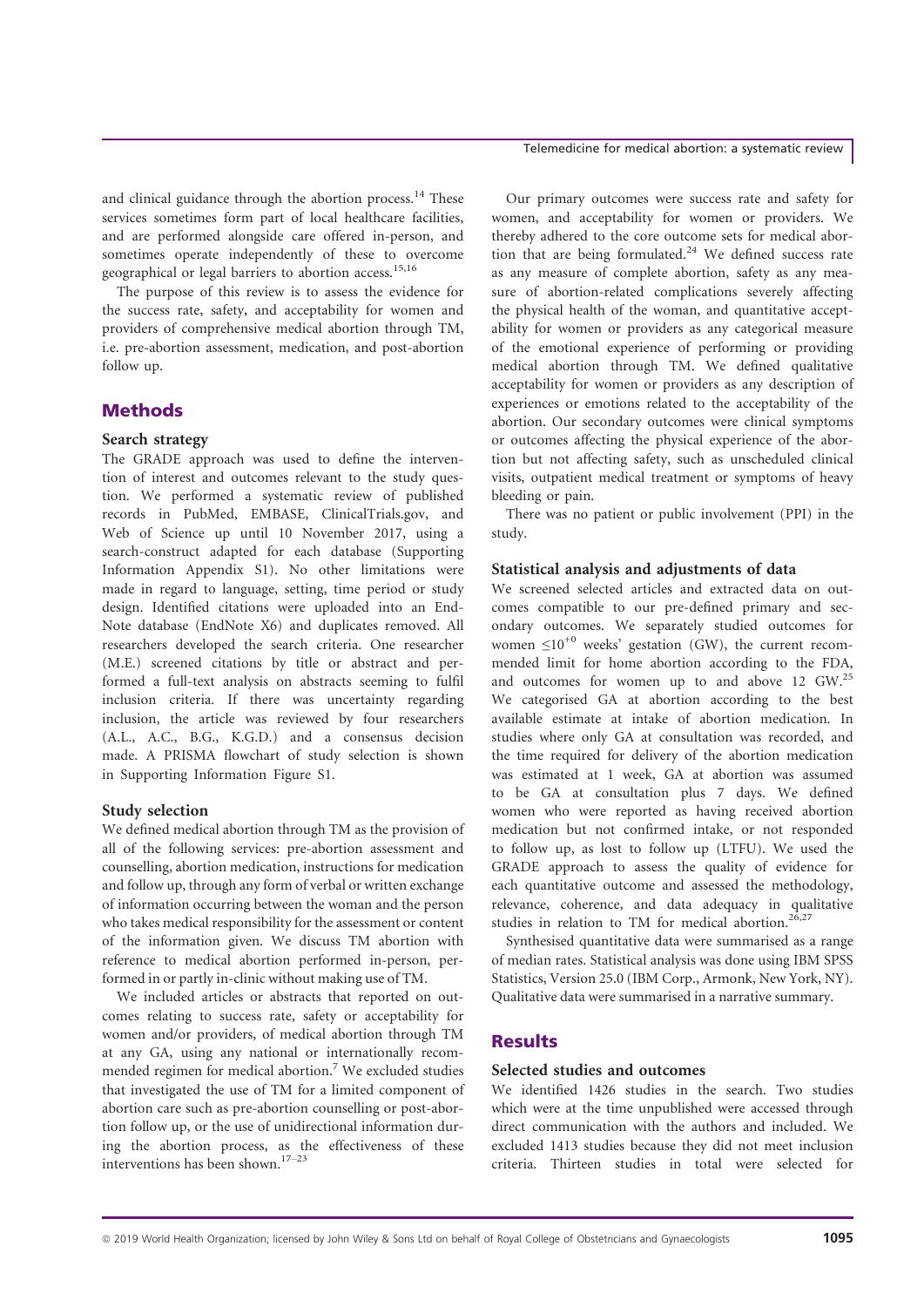inclusion. Two of these presented outcomes from two separate study groups, resulting in a total of 15 study groups.

Among 13 studies, there were three retrospective cohort-, one prospective cohort-, seven descriptive, and two qualitative studies. Data came from self-reported online emails or questionnaires, patient records or direct communication with hospitals. The sample size ranged from 19 to 17 956 in studies reporting quantitative data and from 8 to 40 in studies presenting qualitative data. Ten studies reported on outcomes after abortion through TM up to  $10^{+0}$  GW, and three also included women at higher gestational ages.

In selected studies, we extracted data for three outcomes measuring success rate: rate of continuing pregnancy, selfassessed complete abortion, and surgical evacuation postabortion; two outcomes measuring safety: rate of hospitalisation and blood transfusion; and three measures of acceptability: rate of satisfaction, dissatisfaction, and willingness to recommend the TM service.

An overview of study setting, design, and outcomes is presented in Supporting Information Table S1.

#### Study characteristics

Selected studies represented data from four TM abortion services. For all services, misoprostol is self-administered at home.

Seven studies with a total of 11 024 study participants were based on data from Women on Web (WoW), Amsterdam, which has offered abortion through TM since 2004, mostly to women in settings where access to abortion is legally restricted.<sup>28-34</sup> Pre-abortion assessment and post-abortion follow up take place via on-line questionnaires or per email, and a 24-hour help-desk is available. Abortion medication is sent by post. WoW operates outside of the formal healthcare system and provides no auxiliary clinical exams.

Four studies with a total of 19 170 participants and eight providers were based on data from Planned Parenthood clinics in Iowa and Alaska, which have had a TM abortion option integrated into clinical facilities since 2008. Pre- and post-abortion ultrasound are done in-clinic by a medical technician, but ultrasound assessment, informed consent, and witnessed intake of mifepristone 200 mg (in accordance with Iowa State legal requirements) $35$  is performed off-site by a physician through an encrypted digital videoconference system.<sup>36,39–41</sup> One study with 19 participants was based on data from Willow's Women's Clinic in Vancouver, which has had a TM abortion care option for women in British Columbia since 2012.<sup>38</sup> Pre-abortion assessment is performed by Skype Videoconference. Ultrasound GA dating is done by a physician if s-HCG, taken at a local lab, is >5000. Abortion medication is picked up at a local pharmacy. Follow-up videoconference and s-HCG take place 1 week post-abortion.

One study with 1010 participants was based on data from the Tabbot Foundation in Sydney, which has provided medical abortion through TM to women in Australia since  $2015$ .<sup>37</sup> Women are screened by telephone for eligibility and referred for ultrasound, haemoglobin, blood-typing and s-HCG at a local facility. Pre-abortion assessment after these exams takes place on the telephone with a physician. Abortion medication is sent by post through a central pharmacy. Telephone contact with a nurse occurs on the day of intake of the medication. The s-HCG is taken 7 days after abortion at a local laboratory. Follow-up assessment is done over the telephone by a staff member. A summary of TM interventions for medical abortion for each service is presented in Supporting Information Table S2.

#### Synthesis of results

Nine studies reported on one or more aspects of success rate of medical abortion using TM  $\leq 10^{+0}$  GW.<sup>29–34,36–38</sup> Rates of continuing pregnancy ranged from 0 to  $1.9\%$ <sup>29,31-33,36,37</sup> Rates of self-assessed complete abortion ranged from 93.8 to 96.4%.29,33,37 Rates of surgical evacuation post-abortion ranged from 0.9 to 19.3%.<sup>29–34,36–38</sup> In one study investigating rates of and reasons for surgical evacuation, 15.6% of patients had an evacuation because of excessive bleeding or signs of infection, which represented 3.3% of the total study group.<sup>31</sup> Three studies which included women also  $>10^{+0}$ GW, reported on measures of success rate.<sup>31,33,34</sup> Rates of continuing pregnancy ranged from 1.4 to  $2.3\%$ <sup>31,33</sup> In one of these studies, the rate of continuing pregnancy specifically among women  $\geq$ 13<sup>+0</sup> GW was 6.9%.<sup>31</sup> The rate of complete abortion in one study was 93.2% overall and 87.2% for women  $>12^{+0}$  GW.<sup>33</sup> Rates of surgical evacuation ranged from 8.5 to 20.9%,  $^{31,33,34}$  One study reported a 23.1% rate of surgical evacuation among women  $\geq 12^{+0}$  GW<sup>33</sup>, and another study found rates of 44.8% among women  $\geq$ 13 GW.<sup>31</sup>

Four studies reported on one more outcome related to safety of medical abortion through TM  $\leq 10^{+0}$  GW.<sup>29,30,37,39</sup> Rates of blood transfusion ranged from 0 to  $0.7\%$ <sup>29,30,37,39</sup> Rates of hospital admission ranged from 0.07 to  $2.8\%$ .<sup>37,39</sup> One of these studies compared safety-related outcomes between women choosing abortion through TM and inperson abortion care.<sup>39</sup> The incidence of hospitalisation in this study was 0.07% in the TM group and 0.12% in the in- person care group ( $P = 0.22$ ). The rate of blood transfusion was 0.07% in both groups. ( $P = 0.98$ ). There were no reports of maternal death in any study. A summary of outcomes relating to safety and success rate is shown in Table 1.

Eight studies reported on one or more quantitative measures of acceptability for patients using TM abortion services at  $\leq 10^{+0}$  GW.<sup>28,30–34,36,37</sup> Acceptability in these studies referred to an assessment of the abortion service as a whole. Satisfaction rates ranged from  $64$  to  $100\%$ .<sup>36,37</sup>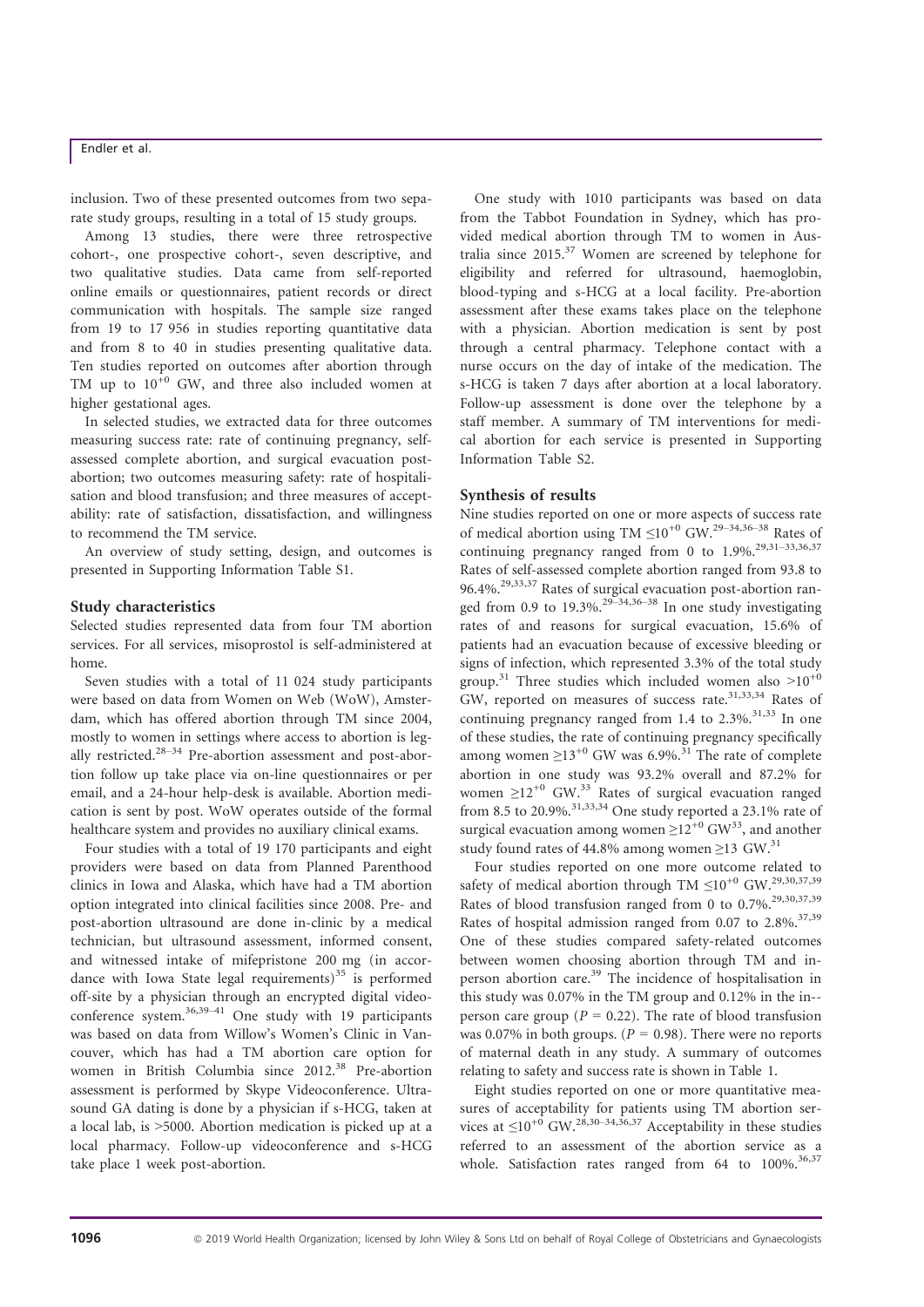## Telemedicine for medical abortion: a systematic review

Dissatisfaction rates ranged from 0.2 to  $2.3\%$ <sup>28,30,32</sup> The percentage of women willing to recommend the TM abortion service ranged from 90 to 98%.<sup>28,36</sup> One of these studies compared acceptability-related outcomes between women choosing abortion through TM and in-person abortion care. $36$  There was no statistical difference between groups either in the rate of high satisfaction or in the rate of low satisfaction. Three studies which included women  $>0^{+0}$  GW reported on quantitative measures of acceptability. The satisfaction rate ranged from 90 to  $100\%$ .<sup>31,33,34</sup> A summary of these results is found in Table 2.

One study qualitatively compared acceptability between women who chose abortion through TM  $(n = 20)$  and those who received care in-person  $(n = 5)$  at Planned Parenthood clinics in Iowa.<sup>40</sup> For both TM and in-person participants, limiting travel time to the abortion clinic and waiting time for the abortion treatment was the most important factor in their choice of method. Most TM patients felt indifferent to the remote aspect of abortion counselling, some preferred it, one would have preferred face-to-face. All said they would recommend medical abortion through TM to a friend.

Two studies qualitatively investigated acceptability among providers of medical abortion through TM at Planned Parenthood clinics in Iowa ( $n = 15$ ) and Alaska  $(n = 8)$ <sup>40,41</sup> Positive consequences of TM abortion services that emerged in interviews with providers were: greater flexibility, greater access to physicians, increased efficiency of resources, fewer cancellations and delays, being able to ensure access to medical abortion due to earlier access to services and shorter GA at abortion, and reduced travel times for patients. Minimal impact on clinic flow and

Table 1. Rates of safety and effectiveness outcomes among studies and study groups selected for a systematic review of abortion through telemedicine

| Study                       | GA<br><b>Weeks</b> | Sample size<br>$\mathsf{n}$ | Safety                                 |                                  | <b>Effectiveness</b>               |                                            |                                 | <b>Secondary outcomes</b>           |
|-----------------------------|--------------------|-----------------------------|----------------------------------------|----------------------------------|------------------------------------|--------------------------------------------|---------------------------------|-------------------------------------|
|                             |                    |                             | <b>Blood</b><br>transfusion<br>$n$ (%) | Hospital<br>admission<br>$n$ (%) | Continuing<br>pregnancy<br>$n$ (%) | <b>Surgical</b><br>intervention<br>$n$ (%) | Complete<br>abortion<br>$n$ (%) | <b>Antibiotic</b><br>use $n$ $(\%)$ |
| Gomperts                    | $\leq 10$          | 249                         |                                        |                                  | 4(1.6)                             | 34 (13.6)                                  |                                 | 2(0.8)                              |
| et al. $32$                 | $\leq 10$          | 118                         |                                        |                                  | 0(0)                               | 8(6.8)                                     |                                 | 3(2.5)                              |
| Gomperts<br>et al. $30$     | $\leq 10$          | 2323                        | 0(0)                                   |                                  |                                    | 289 (12.4)                                 |                                 |                                     |
| Gomperts                    | All                | 307                         |                                        |                                  | 7(2.3)                             | 64 (20.9)                                  |                                 |                                     |
| et al. $31$                 | $\leq$ 9           | 207                         |                                        |                                  | 4(1.9)                             | 40 (19.3)                                  |                                 |                                     |
|                             | $10 - 12$          | 71                          |                                        |                                  | 1(1.4)                             | 11(15.5)                                   |                                 |                                     |
|                             | $\geq$ 13          | 29                          |                                        |                                  | 2(6.9)                             | 13 (44.8)                                  |                                 |                                     |
| Larrea &                    | All                | 872                         |                                        |                                  | 1.4                                | 95 (10.9)                                  | 813 (93.2)                      | (9.3)                               |
| Palencia <sup>33</sup>      | $\leq$ 9           | 650                         |                                        |                                  |                                    | 68 (7.8)                                   | 40 (95.4)                       |                                     |
|                             | $10 - 11$          | 132                         |                                        |                                  |                                    | 23 (10.6)                                  | 10(92.4)                        |                                     |
|                             | $\geq12$           | 39                          |                                        |                                  |                                    | 9(23.1)                                    | 5(87.2)                         |                                     |
| Aiken et al. <sup>28</sup>  | $\leq 10$          | 1000                        | 7(0.7)                                 |                                  | 8(0.8)                             | 45(4.5)                                    | 947 (94.7)                      | 26(2.6)                             |
| Les et al. $34$             | All                | 59                          |                                        |                                  |                                    | 5(8.5)                                     |                                 |                                     |
| Grossman                    | $\leq$ 9           | TM $(n = 223)$              |                                        |                                  | 2(0.9)                             | 2(0.9)                                     |                                 |                                     |
| et al. $36$                 |                    | Ref $(n = 226)$             |                                        |                                  | 2(1.0)                             | 7(3.1)                                     |                                 |                                     |
|                             | $\leq$ 9           | TM $(n = 1172)$             |                                        |                                  | nns(0.9)                           |                                            |                                 |                                     |
|                             |                    | Ref $(n = 2384)$            |                                        |                                  | nns (1.0)                          |                                            |                                 |                                     |
| Grossman                    | $\leq$ 9           | TM ( $n = 8765$ )           | 6(0.07)                                | 6(0.07)                          |                                    |                                            |                                 |                                     |
| et al. $39$                 |                    | Ref ( $n = 10405$ )         | 7(0.07)                                | 13(0.12)                         |                                    |                                            |                                 |                                     |
| Wiebe et al. $38$           | $\leq 10$          | 18                          |                                        |                                  |                                    | 1(5.6)                                     |                                 |                                     |
| Hyland et al. <sup>37</sup> | $\leq 10$          | 754                         | 1(0.1)                                 | 21(2.8)                          | 1(0.1)                             | 26(3.4)                                    | 727 (96.4)                      |                                     |
| Incidence                   | $<$ 10 GW*         |                             | $0 - 0.7$                              | $0.07 - 2.8$                     | $0 - 1.9$                          | $0.9 - 19.3$                               | 93.8-96.4                       | $0.8 - 2.6$                         |
| Range                       | All GW**           |                             |                                        |                                  | $1.4 - 2.3$                        | $8.5 - 20.9$                               | 93.2                            | 9.3                                 |

, no data on this variable; CI, confidence interval; GA, gestational age; GW, weeks' gestation; nns, number not specified; Ref, reference, i.e. inperson abortion care; TM, telemedicine.

Unless specified numbers represent data on outcomes after abortion through telemedicine.

\*Based on studies including women up to an estimated 10 GW at abortion treatment.

\*\*Based on studies including women up to any gestational age.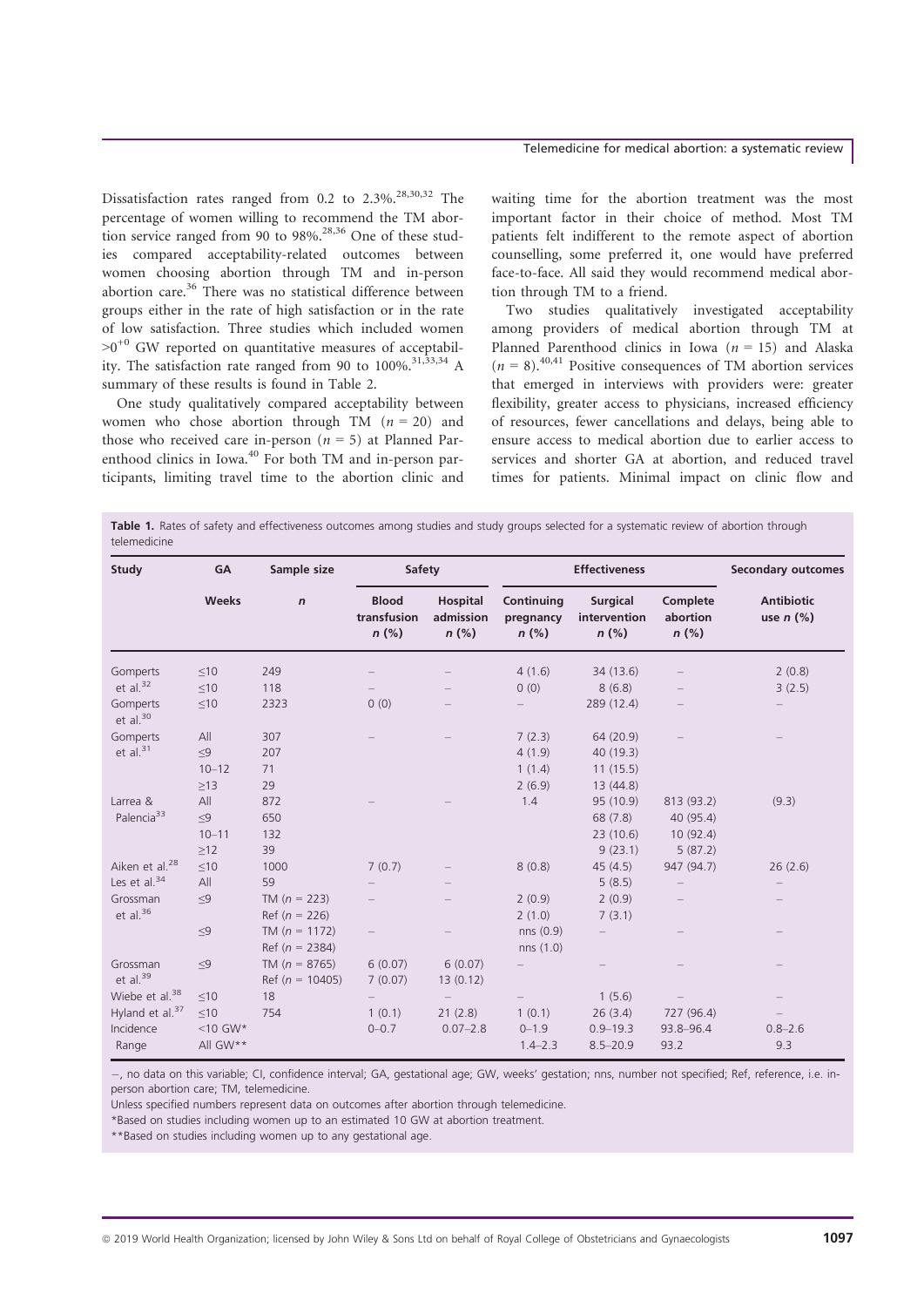Table 2. Rate of measures of acceptability of the experience of abortion through telemedicine among eight studies reporting on these outcomes included in the systematic review

|                                   |                    | <b>GW</b>         | Categorical measures of the acceptability of medical abortion through<br>telemedicine |                                   |                                      |  |
|-----------------------------------|--------------------|-------------------|---------------------------------------------------------------------------------------|-----------------------------------|--------------------------------------|--|
|                                   |                    |                   | Satisfied <sup>a</sup> $n$ (%)                                                        | Dissatisfied <sup>b</sup> $n$ (%) | Would recommend <sup>c</sup> $n$ (%) |  |
| Gomperts et al. <sup>32</sup>     | 194                | $\leq 10$         |                                                                                       | $2(1.0\%)$                        |                                      |  |
| Gomperts et al. <sup>30</sup>     | 1894               | $\leq 10$         | $1214(64)^d$                                                                          | $43(2.3)$ .                       |                                      |  |
| Gomperts et al. 31                | 307                | All               | 307 (100)                                                                             |                                   |                                      |  |
| Larrea and Palencia <sup>33</sup> | 872                | All               | nns (98)                                                                              |                                   |                                      |  |
| Aiken et al. <sup>28</sup>        | 1023               | $\leq 10$         |                                                                                       | $nns(0.2)$ ;                      | nns (98.2%)                          |  |
| Grossman et al. <sup>36</sup>     | TM:214<br>Ref: 217 | $\leq9$           | TM: 201 (94)<br>Ref: 191 (88)                                                         | TM: 1 (0.5)<br>Ref: 1 (0.5)       | TM: 192 (90%)<br>Ref: (180 (83%)     |  |
| Les et al. $34$                   | 49                 | All               | 49 (100)                                                                              |                                   | 48 (98%)                             |  |
| Hyland et al. $37$                | 754                | $\leq 10$         | 781 (97.4)                                                                            | $\qquad \qquad -$                 |                                      |  |
| Incidence<br>Range $(\%)$         |                    | < 10 <sup>e</sup> | 64.0-100%                                                                             | $0.2 - 2.3$                       | $90.0 - 98.0$                        |  |
| TM patients                       |                    | All <sup>f</sup>  | 98.0-100%                                                                             |                                   |                                      |  |

–, no data on this variable; CI, confidence interval; GW, weeks' gestation; GW, gestational weeks; nns, number not specified; n, number; PP, Planned Parenthood; Ref, Reference, i.e. in-person abortion care, TM, telemedicine.

<sup>a</sup>Choosing the terms 'acceptable', 'satisfied', 'highly satisfied' or 'very satisfied' to rate the abortion experience.

<sup>b</sup>Choosing the terms 'dissatisfied', 'very dissatisfied', 'not acceptable', 'extremely stressful' or 'unacceptably stressful' to rate the abortion

experience.

<sup>c</sup>Answer yes to question of whether she would recommend the abortion service to a friend.

d Other response options: 'acceptable stress' (22.5%), 'no specific feelings' (3.1%), 'do not want to share my feelings' (8.0%).

eBased on studies including women up to an estimated 10 GW at abortion treatment.

fBased on studies including women up to any gestational age (GA). Maximum GA categories: Gomperts et al.<sup>31</sup> ≥13 GW (n = 29); Larrea &

Palencia<sup>33</sup> ≥12 GW (n = 39); Les et al.<sup>34</sup> confirmation from author that some women will have been ≥12 GW (number unknown).

minimal impact on the provider–patient interaction was reported. No negative aspects emerged. A summary of these findings is found in Table 3.

Antibiotic use after medical abortion through TM was the most common secondary outcome reported. Two studies, which included women  $\leq 10^{+0}$  GW, reported use between 0.8 and 2.6%; one study which also included women  $>10^{+0}$  GW, reported antibiotic use at 9.3% (Table 1).29,32,33 Other reported secondary outcomes were rate of clinical visits for complications after abortion (range  $14.6-24.9\%$ ),<sup>32,33</sup> rate of heavy bleeding (range 3.4– 5.2%), $29,34$  and emergency visits with treatment (0.15%) among TM patients and 0.21% for in-person patients,  $P = 0.31$ .<sup>39</sup>

### Quality of the evidence

We rated the quality of evidence for all selected outcomes as low, on the premise that all studies were observational and most lacked a comparison group for the effect measured. Based on the high LTFU among quantitative studies (5–57%), overall, the risk of selection bias was assessed as high. Three studies presented a sensitivity analysis of the

women who were LTFU. Two found no significant differences between the study sample and the LTFU group<sup>28,29</sup> and one found that women  $\leq$ 7 GW and  $>12^{+0}$  GW were overrepresented in the LTFU group.<sup>33</sup> One study lowered LTFU to 23% in a study group by adding telephone follow up, compared with 45% in a demographically similar study group without such follow up, and found that rates of continuing pregnancy and surgical evacuation in the telephone group were lower.<sup>32</sup> Sample sizes ranged from 19 to 19 170.

# **Discussion**

## Main findings

Based on a synthesis of limited and mainly self-reported data, this review found that rates of complete abortion, continuing pregnancy, hospitalization, and blood transfusion after abortion through TM  $\leq 10^{+0}$  GW were at similar levels to those reported after in-person abortion care in the published literature.6,42,43 Surgical evacuation rates were higher than expected. Acceptability for women and providers was high.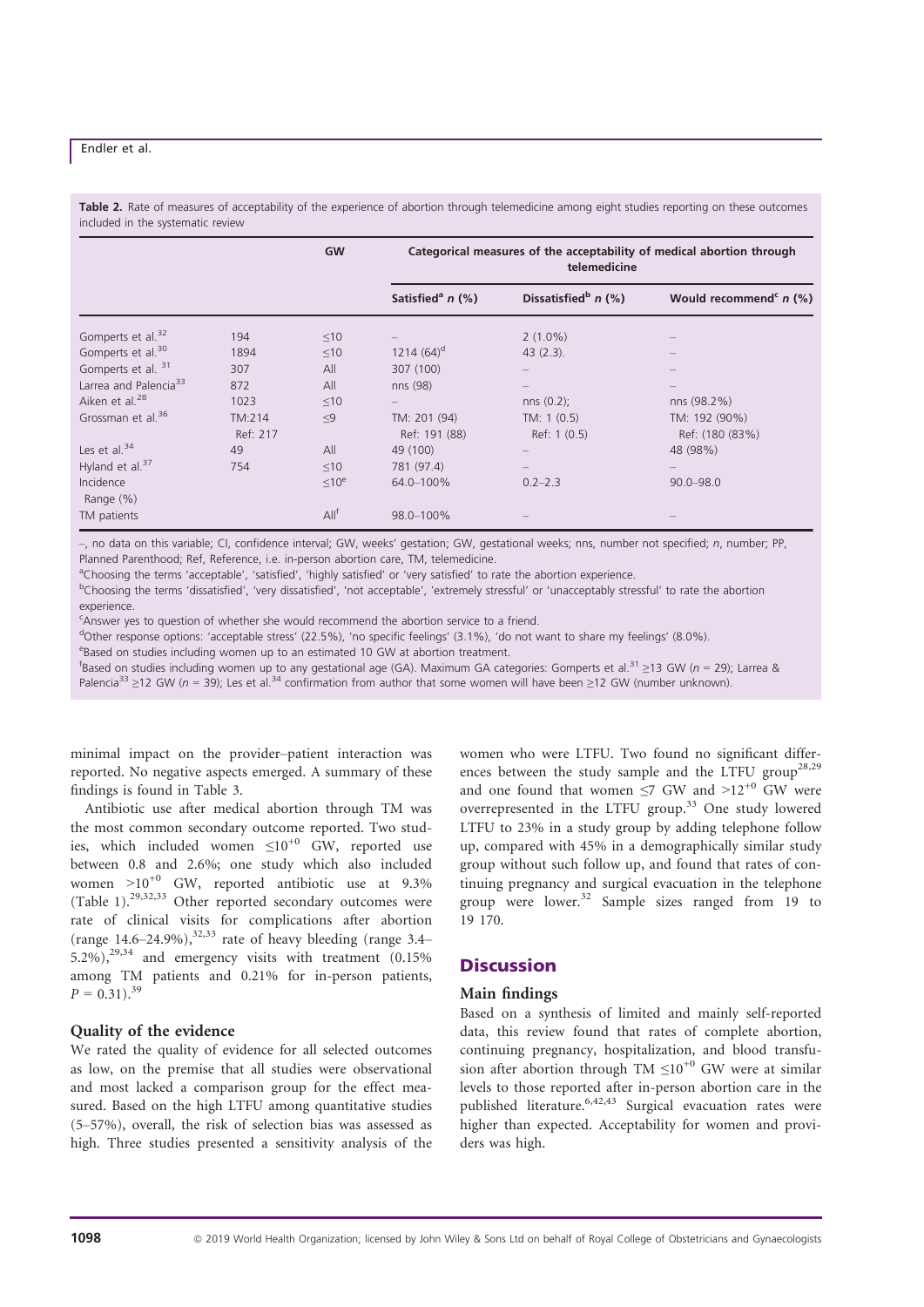Table 3. Summary of two qualitative studies investigating the experience of providing or receiving counselling for medical abortion by telemedicine

|                                  |                       | Qualitative studies based on inductive coding using grounded-theory<br>Summary of women and provider perspectives on telemedicine<br>and standard care abortion counselling                                                                                                                                                                                                                                                                                                                     |  |  |
|----------------------------------|-----------------------|-------------------------------------------------------------------------------------------------------------------------------------------------------------------------------------------------------------------------------------------------------------------------------------------------------------------------------------------------------------------------------------------------------------------------------------------------------------------------------------------------|--|--|
| Sample size                      | <b>GA and source</b>  |                                                                                                                                                                                                                                                                                                                                                                                                                                                                                                 |  |  |
| TM: 20<br>Ref: 5<br>Provi-der:15 | PP lowa $\leq$ 9 GW*  | Women: For both TM and reference patients proximity/lower waiting<br>time took precedence in choice of counselling. TM patients:<br>indifferent to TM aspect of counselling, some preferred it, one would have preferred<br>in-person counselling. All would recommend their chosen method to a friend.<br>Providers: Greater access to physicians, efficiency of resources, fewer<br>cancellations/delays. Ability to ensure access to MA because of greater flexibility<br>and earlier access |  |  |
| 8                                | PP Alaska $\leq$ 9 GW | Providers: Increased availability, flexibility, fewer clinicians needed, ability to see patients<br>in multiple clinics each day, physicians scheduled as needed. Shorter gestational age<br>at abortion resulting in higher proportion of MA. Reduction in travel times. Minimal<br>impact clinic flow. Minimal impact provider-patient interaction                                                                                                                                            |  |  |
|                                  |                       |                                                                                                                                                                                                                                                                                                                                                                                                                                                                                                 |  |  |

\*Weeks' gestation at abortion treatment.

#### Strengths and limitations

The heterogeneity of setting, service provision, and even abortion medication regimen in this review is high, which means that the evidence must be interpreted with caution. There were no randomised clinical trials, and most of the data came from descriptive studies and were based on selfreported outcomes. Two observational studies assessed the safety and success rate of TM in direct comparison with in-person care which adds to the reliability of these results.36,39 Seven of nine of the remaining studies represented study populations for whom abortion is legally restricted, meaning that no comparison group would have been accessible. However, the lack of a comparison group limits what can be said about the relative risks and acceptability of abortion through TM. All study groups represented high- to middle-income settings. Findings can therefore reliably be generalised only to similar socio-economic contexts. In studies reporting on success rate or safety outcomes, LTFU ranged from five to 57%, and only three articles presented a sensitivity analysis based on background characteristics in the LTFU group. The high loss to follow up means that the risk of selection bias is theoretically high. It is plausible, however, that women LTFU in these studies represent women with a lower rate of complications. However, LTFU in studies largely relying on selfreported outcomes and representing patient populations outside the formal health care sector, will inevitably be high, and controlled trials in these contexts difficult to achieve. Policy recommendations in this area may therefore have to allow for incomplete data and rely on the best available evidence in order not to delay access to this alternative abortion care option.

## Interpretation

The mean rate of complete abortion after in-person medical abortion is estimated at 96.7% at ≤9 GW and 93.1% at  $\leq 10^{+0}$  GW, which is similar to the range found in our review (93.8-96.4%).<sup>6</sup> The mean rate of continuing pregnancy is estimated at 0.8% at ≤9 GW and 2.9% at  $\leq 10^{+0}$  GW, which compares to mean rates between 0 and 1.9% found in our review. This suggests that abortion through TM is comparable to in-person abortion care with respect to the clinically most relevant measures of abortion completeness. The mean rate of surgical evacuation after in-person abortion care at  $\leq 10^{+0}$  GW is estimated at below 5%  $(1.8-4.2\%)$ , whereas surgical evacuation rates in our review ranged from 0.9 to 19.3%. One study from WoW showed that surgical evacuation rates vary depending on the women's country of residence, and another that a minority of women report that evacuation was performed for excessive bleeding or infection.<sup>30,31</sup> It is therefore possible that the differing rates of surgical evacuation reflect varying local practices in the treatment of incomplete abortion or miscarriage. Rates of continuing pregnancy and surgical evacuation for women using TM for medical abortion were significantly higher at  $>12^{+0}$  GW compared with  $\leq$ 12<sup>+0</sup> GW, and higher than those reported in the literature for abortion at  $>12^{+0}$  GW after in-person abortion care.31,33,34 Women performing abortion in hospital at  $>12^{+0}$  GW receive misoprostol at regular intervals until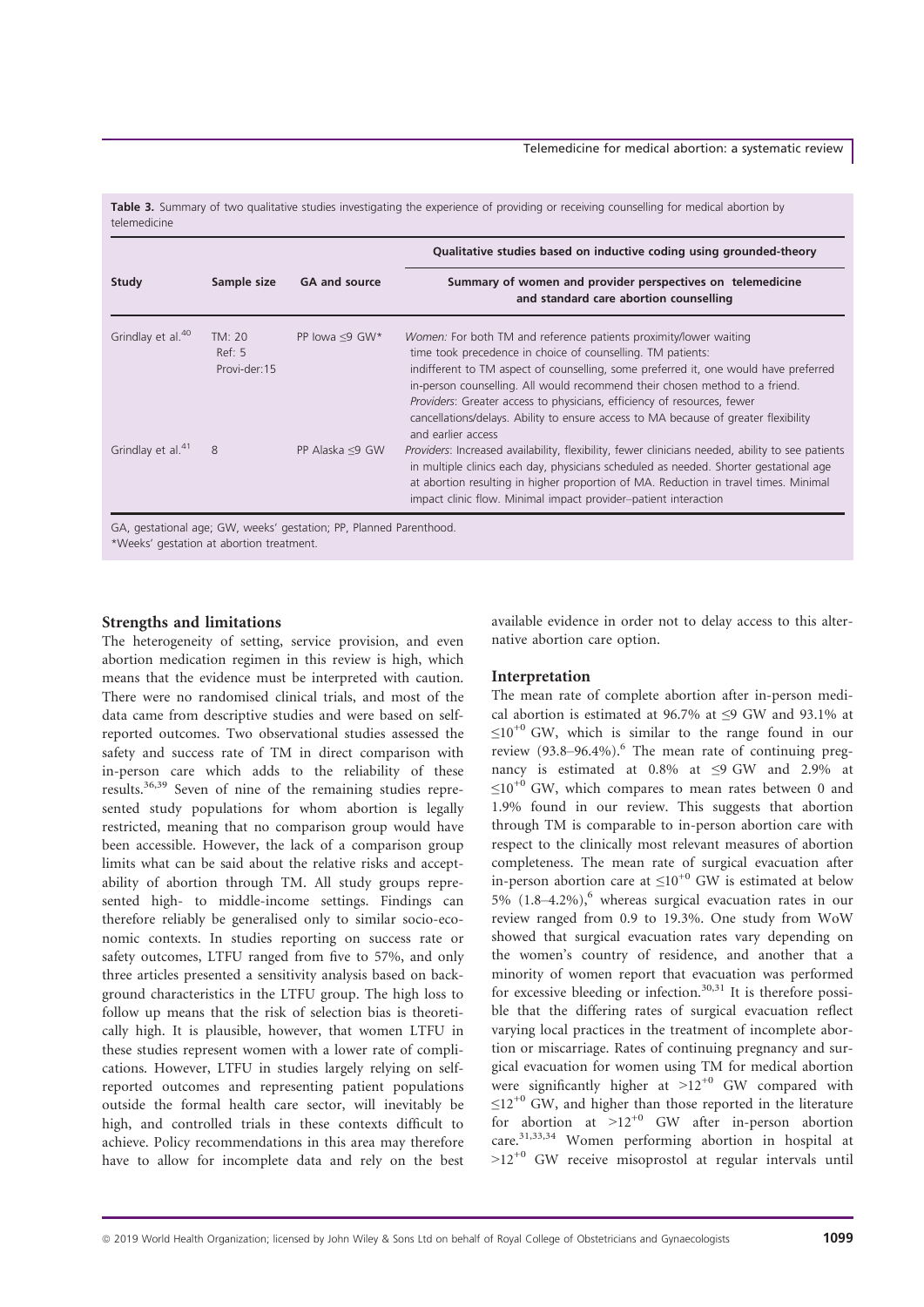abortion occurs.<sup>44</sup> However, women performing abortion through TM may not have access to repeat doses of misoprostol, which would lower their rate of complete abortion. The total sample size representing women at  $>12^{+0}$  GW was small, which limits interpretation, but these results require further investigation.

Systematic reviews on complication rates after medical abortion at  $\leq 10^{+0}$  GW estimate the incidence of severe haemorrhage at below 0.6% (0.03–0.6%) and hospitalisation at below  $1\%$  (0.04–0.9%).<sup>6,42,43</sup> Rates of blood transfusion (range 0–0.7%) and hospitalisation (range 0.07–2.8%) in selected studies were therefore similar to rates reported in the literature, but the available evidence was relatively small. Maternal mortality after safe abortion is extremely low.<sup>45</sup> No maternal deaths would therefore be expected in selected studies. The interpretation of risks associated with medical abortion through TM, particularly for services without affiliation to local healthcare facilities, is complicated by the high rate of LTFU among these studies. Based on the limited LTFU analysis performed, there are no indications that these women have more complications than those who are followed up. This review indicates that medical abortion through TM is highly acceptable to women. Women in selected studies were satisfied both in settings where the option of in-person abortion care was available and in settings where few alternatives existed. The mean rates of satisfaction were similar to those in studies on medical abortion provided in-person, of which several also show a preference for self-administration of misoprostol at home. $46-48$  There were only two studies evaluating acceptability of medical abortion through TM for providers, but they indicated that it is highly acceptable for providers and iis associated with greater flexibility and efficiency.<sup>40,41</sup>

Abortion through TM may at the least be a highly autonomous option and at most a life-saving alternative for women seeking abortion.<sup>49–52</sup> Several areas, however, remain to be investigated in order to substantiate policy recommendations on abortion care through TM. In addition to the physiciansupervised TM models described in this review, there are less comprehensive services which make use of TM to some degree, from which outcome data have not been published. Some of these services operate according to established medical guidelines, whereas others provide a lower quality of advice.15,16,53,54 These services should, when data are available, be evaluated. To do this, a consensus is required around a definition of the minimum requirements for a TM service to qualify as an abortion care provider. There are furthermore no studies specifically on abortion through TM in lowresource countries. Securing safe alternatives for women in low-resource settings who are most likely to suffer the consequences of unsafe abortion, is a priority.<sup>55</sup>

# **Conclusions**

Medical abortion through telemedicine seems to be highly acceptable to women. Rates of continuing pregnancy, complete abortion, haemorrhage and hospitalisation are similar to those reported in the literature for in-person abortion care. Surgical evacuation rates are higher. The compiled results in this review are based mostly on self-reported data and come with several methodological limitations. To inform future policy recommendations, abortion care through telemedicine needs to be defined and research is needed on the feasibility of using TM for abortion in lowresource settings.

### Disclosure of interests

RG is founder and director or Women on Web; she otherwise reports no conflict of interest. ME, AL, BG, AC, and KGD have no conflicts of interest to report. Completed disclosure of interests forms are available to view online as Supporting information.

# Contribution to authorship

RG and KGD had the original idea for the study. ME, AC, AL, BG, and KGD designed the study. ME performed the systematic search and main analysis, and wrote the first and final draft of the manuscript. ME, AC, AL, BG, RG, and KGD contributed to the interpretation of results. ME, AL, BG, and KGD contributed to the manuscript revision.

#### Funding

The study was funded by the Swedish Society for Medical Research. The funder of the study had no role in study design, data collection, analysis or interpretation, and provided no external peer review.

## Supporting Information

Additional supporting information may be found online in the Supporting Information section at the end of the article.

Figure S1. PRISMA flow diagram of study inclusion process.

Table S1. Study design, setting, sample size, and outcomes for studies included in the systematic review of medical abortion through telemedicine.

Table S2. Description of telemedicine interventions used in the studies selected for the systematic review of medical abortion through telemedicine.

Appendix S1. Search methodology and selection process.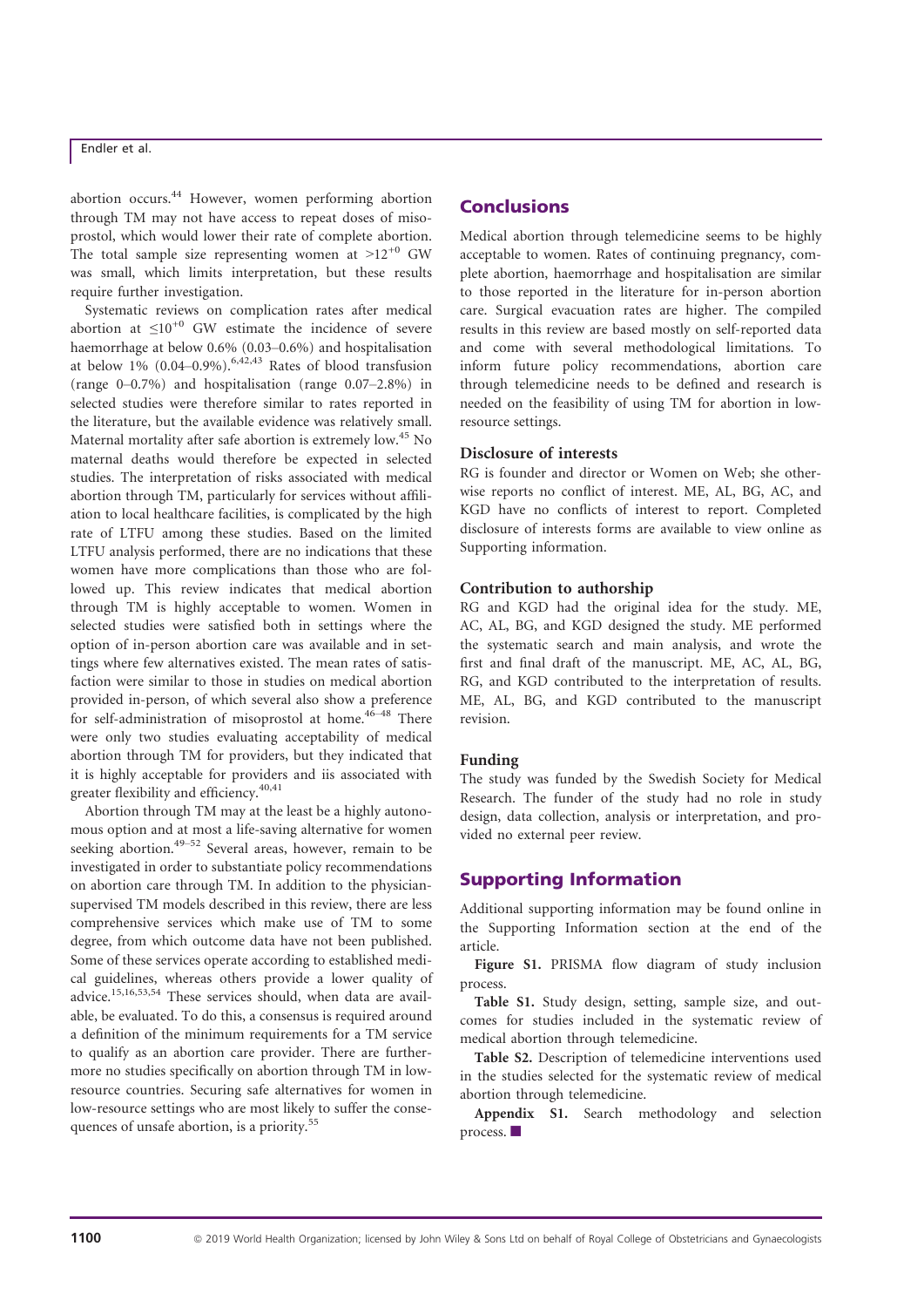#### Telemedicine for medical abortion: a systematic review

# References

- 1 Doran F, Nancarrow S. Barriers and facilitators of access to firsttrimester abortion services for women in the developed world: a systematic review. J Fam Plann Reprod Health Care 2015;41:170–80.
- 2 Kassebaum NJ, Bertozzi-Villa A, Coggeshall MS, Shackelford KA, Steiner C, Heuton KR, et al. Global, regional, and national levels and causes of maternal mortality during 1990-2013: a systematic analysis for the Global Burden of Disease Study 2013. Lancet (London, England) 2014;384:980–1004.
- 3 Khan KS, Wojdyla D, Say L, Gulmezoglu AM, Van Look PF. WHO analysis of causes of maternal death: a systematic review. Lancet (London, England) 2006;367:1066–74.
- 4 Sedgh G, Bearak J, Singh S, Bankole A, Popinchalk A, Ganatra B, et al. Abortion incidence between 1990 and 2014: global, regional, and subregional levels and trends. Lancet (London, England) 2016 Jul;16:258–67.
- 5 Ganatra B, Gerdts C, Rossier C, Johnson BR Jr, Tuncalp O, Assifi A, et al. Global, regional, and subregional classification of abortions by safety, 2010-14: estimates from a Bayesian hierarchical model. Lancet (London, England) 2017;390:2372–81.
- 6 Chen MJ, Creinin MD. Mifepristone with buccal misoprostol for medical abortion: a systematic review. Obstet Gynecol 2015;126:12–21.
- 7 Kulier R, Kapp N, Gulmezoglu AM, Hofmeyr GJ, Cheng L, Campana A. Medical methods for first trimester abortion. Cochrane Database Syst Rev 2011:(11):CD002855.
- 8 Say L, Chou D, Gemmill A, Tuncalp O, Moller AB, Daniels J, et al. Global causes of maternal death: a WHO systematic analysis. Lancet Global Health 2014;2:e323–33.
- 9 World Health Organization. Health Worker Roles in Providing Safe Abortion Care and Post-Abortion Contraception. Geneva: World Health Organization; 2015.
- 10 Blanchard K, Cooper D, Dickson K, Cullingworth L, Mavimbela N, von Mollendorf C, et al. A comparison of women's, providers' and ultrasound assessments of pregnancy duration among termination of pregnancy clients in South Africa. BJOG 2007;114:569–75.
- 11 Schonberg D, Wang LF, Bennett AH, Gold M, Jackson E. The accuracy of using last menstrual period to determine gestational age for first trimester medication abortion: a systematic review. Contraception 2014;90:480–7.
- 12 Constant D, Harries J, Moodley J, Myer L, Accuracy of gestational age estimation from last menstrual period among women seeking abortion in South Africa, with a view to task sharing: a mixed methods study. Reprod Health 2017;14:100.
- 13 Kulier R, Kapp N. Comprehensive analysis of the use of preprocedure ultrasound for first- and second-trimester abortion. Contraception 2011;83:30–3.
- 14 World Health Organization. Telemedicine: opportunities and developments in Member States: report on the second global survey on eHealth. 2009.
- 15 Drovetta RI. Safe abortion information hotlines: an effective strategy for increasing women's access to safe abortions in Latin America. Reprod Health Matters 2015;23:47–57.
- 16 Merino-Garcia N, Melendez W, Taype-Rondan A. Abortion services offered via the Internet in Lima, Peru: methods and prices. J Fam Plann Reprod Health Care 2016;42:U77–U88.
- 17 Constant D, de Tolly K, Harries J, Myer L. Assessment of completion of early medical abortion using a text questionnaire on mobile phones compared to a self-administered paper questionnaire among women attending four clinics, Cape Town, South Africa. Reprod Health Matters 2015;22(Suppl 1):83–93.
- 18 Smith C, Gold J, Ngo TD, Sumpter C, Free C. Mobile phone-based interventions for improving contraception use. Cochrane Database Syst Rev 2015:(26):6.
- 19 Chen MJ, Rounds KM, Creinin MD, Cansino C, Hou MY. Comparing office and telephone follow up after medical abortion. Contraception 2016;94:122–6.
- 20 Gemzell DK. Results of study of telephone follow up to determine outcome of medical abortion. Int J Gynecol Obstet 2012;119: S191.
- 21 Michie L, Cameron ST. Simplified follow-up after early medical abortion: 12-month experience of a telephone call and selfperformed low-sensitivity urine pregnancy test. Contraception 2014;89:440–5.
- 22 Norman WV, Hestrin B, Dueck R. Access to complex abortion care service and planning improved through a toll-free telephone resource line. Obstet Gynecol Int 2014;2014:913241.
- 23 Sharma S, Guthrie K. Nurse-led telephone consultation and outpatient local anaesthetic abortion: a Dilot Droiect. J Fam Plann Reprod Health Care 2006;32:19–22.
- 24 Whitehouse KC, Kim CR, Ganatra B, Duffy JMN, Blum J, Brahmi D, et al. Standardizing abortion research outcomes (STAR): a protocol for developing, disseminating and implementing a core outcome set for medical and surgical abortion. Contraception 2017;95:437– 41.
- 25 <https://www.fda.gov/downloads/Drugs/DrugSafety/ucm088643.pdf>. Accessed 16 November 2018.
- 26 Guyatt G, Oxman AD, Akl EA, Kunz R, Vist G, Brozek J, et al. GRADE guidelines: 1. Introduction-GRADE evidence profiles and summary of findings tables. J Clin Epidemiol 2011;64:383-94.
- 27 Munthe-Kaas H, Bohren MA, Glenton C, Lewin S, Noyes J, Tuncalp O, et al. Applying GRADE-CERQual to qualitative evidence synthesis findings-paper 3: how to assess methodological limitations. Implement Sci 2018;13(Suppl 1):9.
- 28 Aiken A, Gomperts R, Trussell J. Experiences and characteristics of women seeking and completing at-home medical termination of pregnancy through online telemedicine in Ireland and Northern Ireland: a population-based analysis. BJOG 2017;124:1208–15.
- 29 Aiken ARA, Digol I, Trussell J, Gomperts R. Self reported outcomes and adverse events after medical abortion through online telemedicine: population based study in the Republic of Ireland and Northern Ireland. BMJ (Clinical research ed) 2017;357:j2011.
- 30 Gomperts R, Petow SA, Jelinska K, Steen L, Gemzell-Danielsson K, Kleiverda G. Regional differences in surgical intervention following medical termination of pregnancy provided by telemedicine. Acta Obstet Gynecol Scand 2012;91:226–31.
- 31 Gomperts R, van der Vleuten K, Jelinska K, da Costa CV, Gemzell-Danielsson K, Kleiverda G. Provision of medical abortion using telemedicine in Brazil. Contraception 2014;89:129–33.
- 32 Gomperts RJ, Jelinska K, Davies S, Gemzell-Danielsson K, Kleiverda G. Using telemedicine for termination of pregnancy with mifepristone and misoprostol in settings where there is no access to safe services . BJOG 2008;115:1171–5; discussion 5–8.
- 33 Larrea S, Palencia L, PerezG.[Medical abortion provided by telemedicine to women in Latin America: complications and their treatment]. Gac Sanit 2015;29:198–204.
- 34 Les K, Gomperts R, Gemzell-Danielsson K. Experiences of women living in Hungary seeking a medical abortion online. Eur J Contracept Reprod Health Care 2017;22:360–2.
- 35 [www.guttmacher.org/state-policy/explore/medication-abortion](http://www.guttmacher.org/state-policy/explore/medication-abortion). Accessed 10 October 2018.
- 36 Grossman D, Grindlay K, Buchacker T, Lane K, Blanchard K. Effectiveness and acceptability of medical abortion provided through telemedicine. Obstet Gynecol 2011;118(2 Pt 1):296–303.